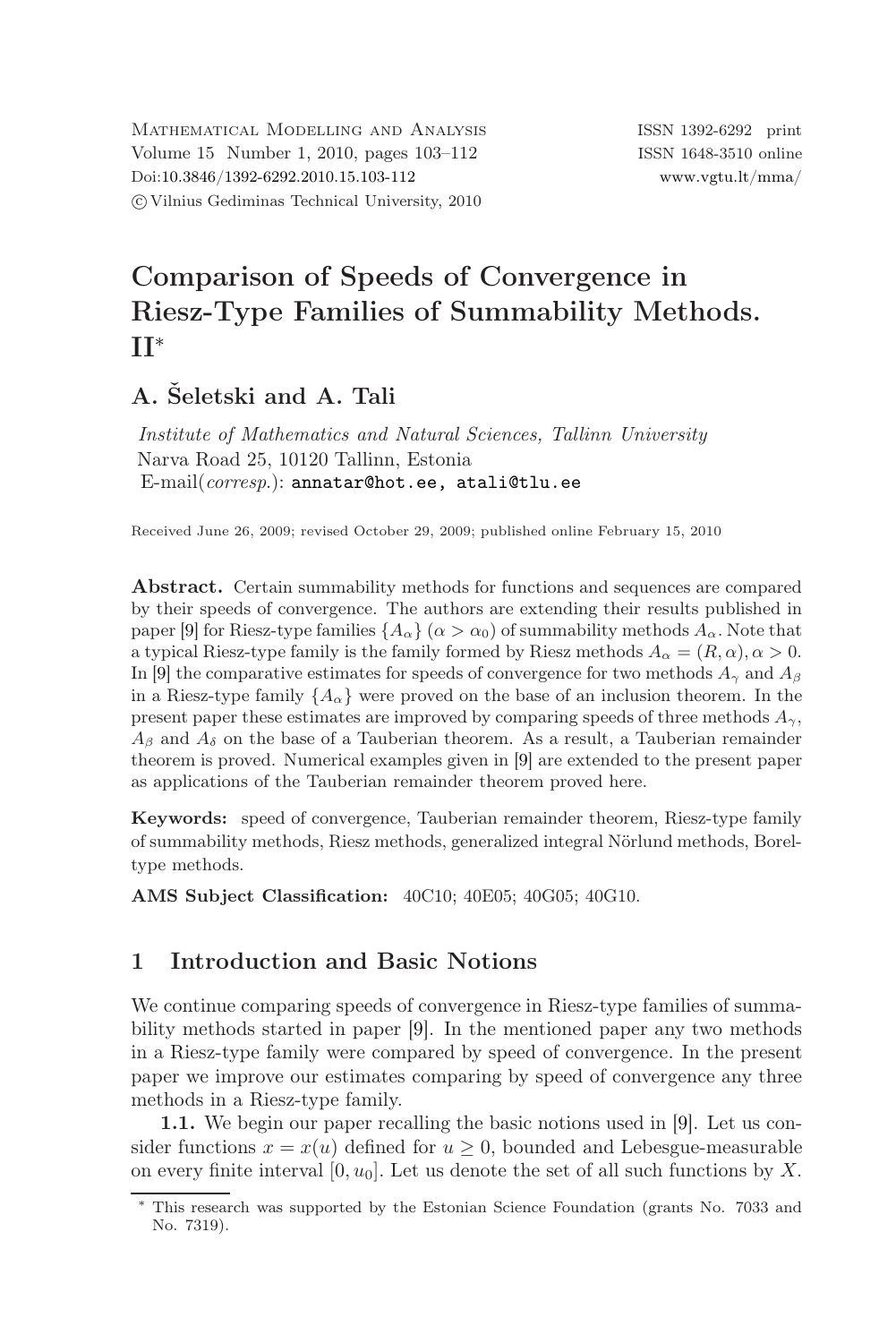Suppose that A is a transformation of functions  $x = x(u)$  (or, in particular, of sequences  $x = (x_n)$  into functions  $Ax = y = y(u) \in X$ . If the limit  $\lim_{u\to\infty} y(u) = s$  exists then we say that  $x = x(u)$  is convergent to s with respect to the summability method A, and write  $x(u) \rightarrow s(A)$ . If  $y = y(u)$  is bounded then we say that x is bounded with respect to A, and write  $x(u) = O(A)$ . We denote by  $\omega A$  the set of all these functions x, where the transformation A is applied, and by  $cA$  and  $mA$  the set of all functions x which are convergent and bounded with respect to the method A, respectively. The method A is said to be regular if  $\lim_{u\to\infty}x(u) = s$  implies  $\lim_{u\to\infty}y(u) = s$ whenever  $x \in X$ . Further we use the notation  $c_0$  for the set of all functions  $x \in X$  having  $\lim_{u \to \infty} x(u) = 0$ .

One of the most common summability method for functions  $x$  is an integral method A is defined with the help of transformation

$$
y(u) = \int_0^\infty a(u, v)x(v) dv,
$$

where  $a(u, v)$  is a certain function of two variables  $u \geq 0$  and  $v \geq 0$ . We say also that the integral method A is defined by the function  $a(u, v)$ . An example of an integral summability method is the generalized integral Nörlund method  $(N, P(u), Q(u))$  defined with the help of transformation

$$
y(u) = \frac{1}{R(u)} \int_0^u P(u - v) Q(v) x(v) dv \quad (u > 0),
$$

where  $P = P(u)$  and  $Q = Q(u)$  are non-negative functions from X such that

$$
R(u) = \int_0^u P(u - v) Q(v) dv \neq 0 \text{ for } u > 0.
$$

In particular, if  $Q(u) = 1$  and  $P(u) = u^{\alpha-1}$  for  $u > 0$  and  $\alpha > 0$ , we get the Riesz method  $(R, \alpha)$ .

For sequences  $x = (x_n)$  we focus ourselves on certain semi-continuous summability methods A defined by transformations

$$
y(u) = \sum_{n=0}^{\infty} a_n(u) x_n \quad (u \ge 0),
$$

where  $a_n(u)$   $(n = 0, 1, \ldots)$  are some functions from X. An example of a semicontinuous method is the Borel method B defined by the transformation

$$
y(u) = \frac{1}{e^u} \sum_{n=0}^{\infty} \frac{u^n}{n!} x_n.
$$
 (1.1)

1.2. One of the basic notions in this paper is the "speed of convergence". We use here definitions based on the definitions for sequences (see [\[4\]](#page-9-1) and [\[5\]](#page-9-2)) and extended for functions in [\[8\]](#page-9-3) and [\[12\]](#page-9-4). Let  $\lambda = \lambda(u)$  be a positive function from X such that  $\lambda(u) \to \infty$  as  $u \to \infty$ . It is said that a function  $x = x(u)$  is convergent to s with speed  $\lambda$  (shortly:  $\lambda$ -convergent) if the finite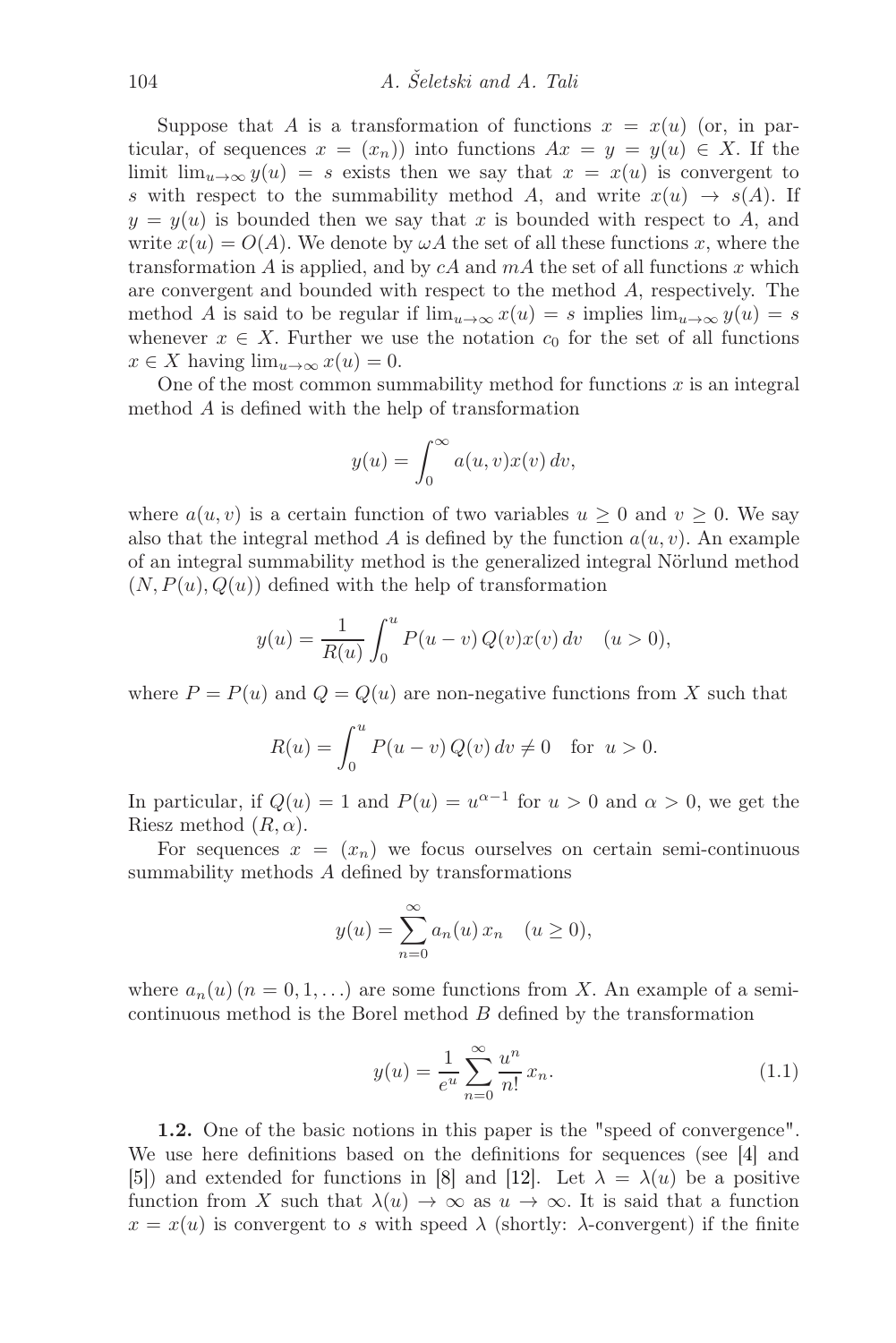limit  $\lim_{u\to\infty}\lambda(u)[x(u)-s]$  exists. If  $\lambda(u)[x(u)-s]=O(1)$  as  $u\to\infty$ , then x is said to be  $\lambda$ -bounded.

We use the notations  $c^{\lambda}$  and  $m^{\lambda}$  for the sets of all  $\lambda$ -convergent and  $\lambda$ bounded functions  $x$ , respectively. It is said that  $x$  is convergent or bounded with speed  $\lambda$  with respect to the summability method A if  $Ax \in c^{\lambda}$  or  $Ax \in m^{\lambda}$ , respectively.

1.3. The main subject of the paper is a Riesz-type family of summability methods ([\[8,](#page-9-3) [13\]](#page-9-5)). Let  $\{A_{\alpha}\}\$ be a family of summability methods  $A_{\alpha}$  where <sup>[1](#page-2-0)</sup>  $\alpha \geq \alpha_1$  and which are defined by transformations of functions  $x = x(u) \in$  $\omega A_{\alpha} \subset X$  into  $A_{\alpha} x = y_{\alpha} = y_{\alpha}(u) \in X$ . Suppose that for any  $\beta > \gamma \frac{1}{(-)} \alpha_1$  we have

<span id="page-2-3"></span><span id="page-2-2"></span>
$$
\omega A_{\gamma} \subset \omega A_{\beta}.\tag{1.2}
$$

<span id="page-2-1"></span>DEFINITION 1. ([\[8\]](#page-9-3), Definition 1; [\[13\]](#page-9-5), Definition 2) A family  $\{A_{\alpha}\}\ (\alpha_{(-)}^> \alpha_1)$  is said to be a Riesz-type family if for every  $\beta > \gamma \frac{1}{(-)} \alpha_1$  the relation [\(1.2\)](#page-2-1) holds and the methods  $A_{\gamma}$  and  $A_{\beta}$  are connected through

$$
y_{\beta}(u) = \frac{M_{\gamma,\beta}}{r_{\beta}(u)} \int_0^u (u-v)^{\beta-\gamma-1} r_{\gamma}(v) y_{\gamma}(v) dv \qquad (u>0), \qquad (1.3)
$$

$$
r_{\beta}(u) = M_{\gamma,\beta} \int_0^u (u - v)^{\beta - \gamma - 1} r_{\gamma}(v) dv \qquad (u > 0),
$$
 (1.4)

where  $r_{\gamma} = r_{\gamma}(u)$  and  $r_{\beta} = r_{\beta}(u)$  are some positive functions from X and  $M_{\gamma,\beta}$ is a constant depending on  $\gamma$  and  $\beta$ .

*Example 1.* Let  $\{A_{\alpha}\}\$ be the family of generalized Nörlund methods  $A_{\alpha}$  =  $(N, p_{\alpha}(u), q(u))$   $(\alpha > \alpha_0)$  defined by positive functions  $p = p(u) \in X$  and  $q = q(u) \in X$  and a number  $\alpha_0$  such that

$$
r_{\alpha}(u) = \int_0^u p_{\alpha}(u - v)q(v) dv > 0 \qquad (u > 0, \, \alpha > \alpha_0),
$$

where  $p_{\alpha}(u) = \int_0^u (u-v)^{\alpha-1} p(v) dv$ . It is known that relations [\(1.3\)](#page-2-2) together with [\(1.4\)](#page-2-3) and [\(1.6\)](#page-3-0) hold here for any  $\beta > \gamma > \alpha_0$  (see [\[14\]](#page-9-6)), and thus this family is a Riesz-type family.

*Example 2.* Consider the Borel-type methods  $A_{\alpha} = (B, \alpha, q_n)$  (see [\[13\]](#page-9-5)). Let  $(q_n)$  be a non-negative sequence such that the power series  $\sum q_n u^n$  has the radius of convergence  $R = \infty$  and  $q_n > 0$  at least for one  $n \in \mathbb{N}$ . Denote

<span id="page-2-4"></span>
$$
r_{\alpha}(u) = \sum_{n=1}^{\infty} \frac{n! q_n u^{n+\alpha-1}}{\Gamma(n+\alpha)}
$$
\n(1.5)

and define the methods  $(B, \alpha, q_n)$  ( $\alpha > -1/2$ ) for converging sequences  $x = (x_n)$ with the help of transformation

$$
y_{\alpha}(u) = \frac{1}{r_{\alpha}(u)} \sum_{n=1}^{\infty} \frac{n! q_n u^{n+\alpha-1}}{\Gamma(n+\alpha)} x_n \qquad (u > 0).
$$

<span id="page-2-0"></span><sup>&</sup>lt;sup>1</sup> The notation  $\alpha \geq \alpha_1$  means that we consider parameter values  $\alpha > \alpha_1$  or  $\alpha \geq \alpha_1$  with some fixed number  $\alpha_1$ .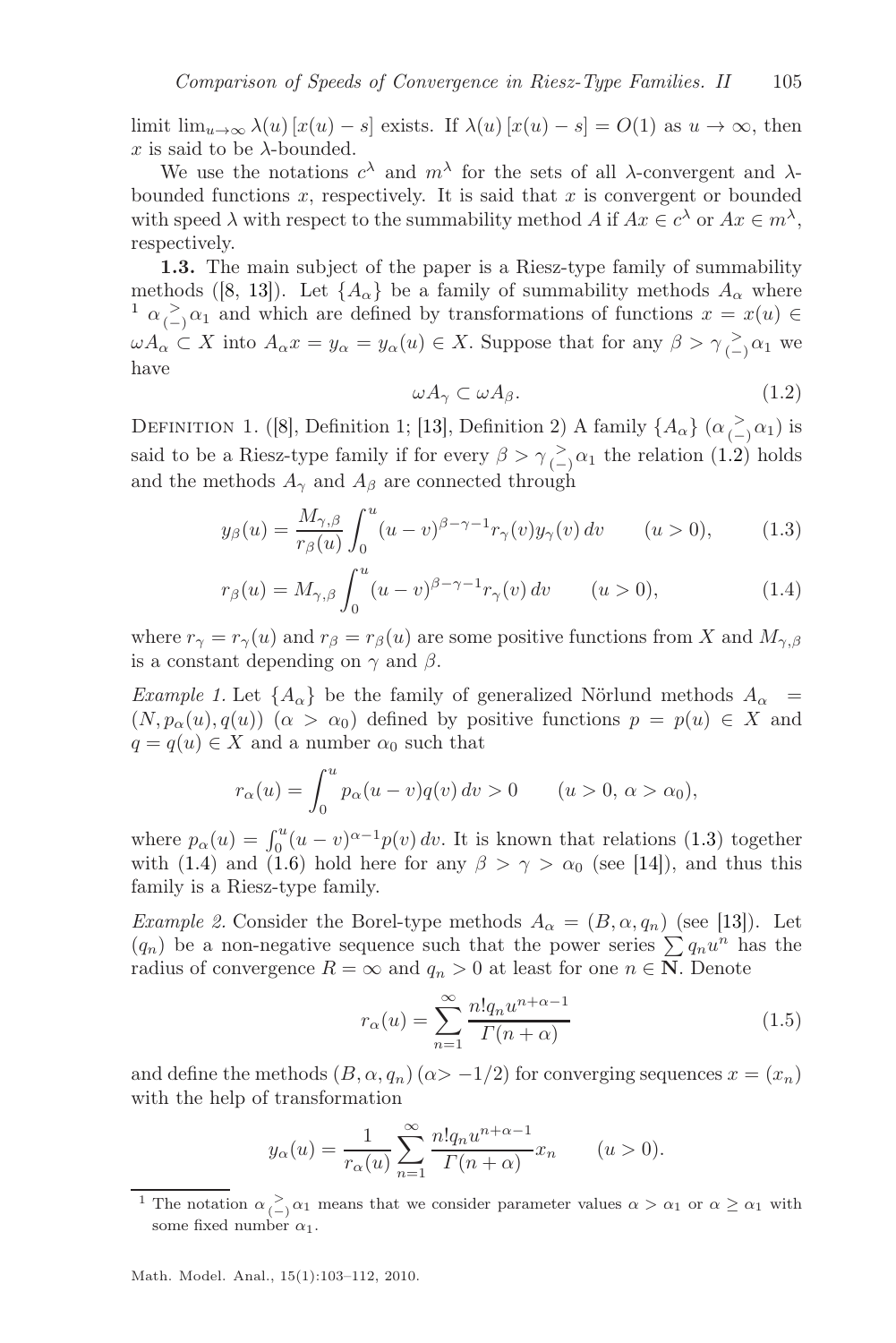The methods  $A_{\alpha} = (B, \alpha, q_n)$  satisfy relations [\(1.3\)](#page-2-2) and [\(1.4\)](#page-2-3) with  $r_{\alpha}(u)$  defined by [\(1.5\)](#page-2-4) and  $M_{\gamma,\beta} = 1/\Gamma(\beta - \gamma)$  (see [\[13\]](#page-9-5)) and form therefore a Riesz-type family. In particular, if  $q_n = \frac{1}{n!}$  we get the Borel-type methods  $(B, \alpha) =$  $(B, \alpha, 1/n!)$  (see [\[1,](#page-9-7) [2\]](#page-9-8)). If, in addition,  $\alpha = 1$ , we have the Borel method  $B = (B, 1).$ 

<span id="page-3-2"></span>*Example 3.* Consider the family of generalized Nörlund methods  $A_{\alpha} = (N, u^{\alpha-1},$  $q(u)$ ) where  $\alpha > 0$  and  $q = q(u)$  is a positive function from X. These methods are defined by transformation of x into  $A_{\alpha} x = y_{\alpha}(u)$  with

<span id="page-3-0"></span>
$$
y_{\alpha}(u) = \frac{1}{r_{\alpha}(u)} \int_0^u (u - v)^{\alpha - 1} q(v) x(v) \, dv \qquad (u > 0),
$$

where  $r_{\alpha} = r_{\alpha}(u) = \int_0^u (u - v)^{\alpha - 1} q(v) dv$ . This family satisfies relations [\(1.3\)](#page-2-2) and [\(1.4\)](#page-2-3) with

$$
M_{\gamma,\beta} = \frac{\Gamma(\beta)}{\Gamma(\gamma)\Gamma(\beta - \gamma)}\tag{1.6}
$$

(see [\[9\]](#page-9-0), Example 1) and therefore it is a Riesz-type family. In particular, if  $q(u) = 1 (u \ge 0)$  we have Riesz methods  $(N, u^{\alpha-1}, 1) = (R, \alpha)$ .

#### 2 Preliminary Results

We need some results proved in [\[9\]](#page-9-0).

2.1. Speeds of convergence of any two methods in a Riesz-type family were compared in [\[9\]](#page-9-0) on the base of an inclusion theorem which will be formulated as the following proposition.

**Proposition 1.** Let  $\{A_{\alpha}\}\ ( \alpha \geq \alpha_1)$  be a Riesz-type family. Then we have for  $functions x = x(u)$  *and numbers*  $s$  *and*  $\beta > \gamma \geq_{(-)} \alpha_1$  *that* 

*i)*  $x(u) = O(A_\gamma) \Longrightarrow x(u) = O(A_\beta),$  *ii)*  $x(u) \to s(A_\gamma) \Longrightarrow x(u) \to s(A_\beta),$ *provided in case ii)* that  $\lim_{u\to\infty} \int_0^u \overline{r_{\alpha_1}(v)} dv = \infty$  is satisfied if  $\gamma = \alpha_1$  is *included.*

The next theorem (see [\[9\]](#page-9-0), Theorem 1) describes how the speed of convergence changes if we go from one summability method in the family to a stronger one.

**Theorem A.** Let  $\{A_{\alpha}\}(\alpha > \alpha_0)$  be a Riesz-type family. Let some positive *function*  $\lambda = \lambda(u) \rightarrow \infty$  (as  $u \rightarrow \infty$ ) *from* X and some number  $\gamma > \alpha_0$  such *that*  $\frac{r_{\gamma}(u)}{\lambda(u)} \in X$  *be given.* 

*i)* Then we have for functions  $x = x(u)$  and numbers s and  $\beta > \gamma$  that

<span id="page-3-3"></span><span id="page-3-1"></span>
$$
\lambda(u) \left[ y_{\gamma}(u) - s \right] = O(1) \implies \lambda_{\beta}(u) \left[ y_{\beta}(u) - s \right] = O(1), \tag{2.1}
$$

*where the speeds are related through the formulas*

$$
\lambda_{\beta}(u) = \frac{r_{\beta}(u)}{b_{\beta}(u)}, \ b_{\beta}(u) = M_{\gamma,\beta} \int_0^u (u-v)^{\beta-\gamma-1} b_{\gamma}(v) dv, \ b_{\gamma}(u) = \frac{r_{\gamma}(u)}{\lambda(u)}. \tag{2.2}
$$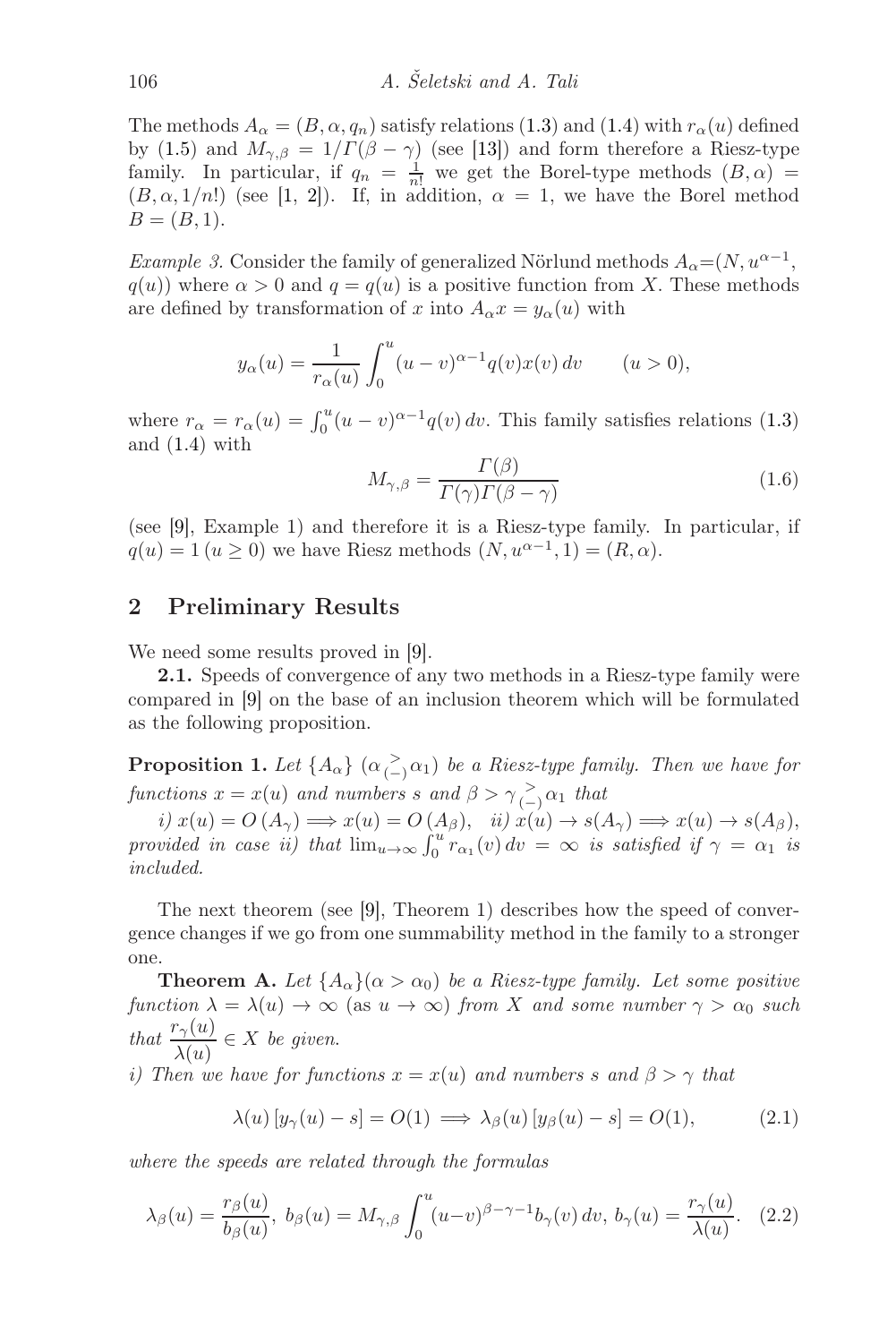*ii) Moreover, we have that*

<span id="page-4-0"></span>
$$
\lambda(u) \left[ y_{\gamma}(u) - s \right] \to t \implies \lambda_{\beta}(u) \left[ y_{\beta}(u) - s \right] \to t,
$$
\n(2.3)

*provided that*

<span id="page-4-5"></span>
$$
\lim_{u \to \infty} \int_0^u b_\gamma(v) \, dv = \infty. \tag{2.4}
$$

Under restriction [\(2.4\)](#page-4-0) the condition  $\lambda(u) \to \infty$  implies  $\lambda_{\beta}(u) \to \infty$  in Theorem A (see [\[9\]](#page-9-0), Remark 2). We note also that Theorem A can be considered as a generalization of case A) of Theorem 1 from [\[12\]](#page-9-4), which was proved for matrix case. Certain evaluations for speed of convergence for Riesz and Nörlund matrix methods in Banach spaces were proved in recent papers [\[6\]](#page-9-9) and [\[7\]](#page-9-10).

**2.2.** The speeds  $\lambda = \lambda(u)$  and  $\lambda_{\beta} = \lambda_{\beta}(u)$  defined in Theorem A can be compared by the inequalities.

Let  $a = a(u)$  and  $b = b(u)$  be two positive functions from X. If there exist positive numbers  $c_1$ ,  $c_2$  and  $u_0$  such that the condition

<span id="page-4-1"></span>
$$
c_1b(u) \le a(u) \le c_2b(u) \tag{2.5}
$$

holds for every  $u > u_0$ , we write  $a(u) \approx b(u)$ . If  $b = b(u)$  is nondecreasing and condition [\(2.5\)](#page-4-1) is satisfied with some positive  $c_1$  and  $c_2$  for any  $u > 0$ , then we say that  $a = a(u)$  is almost nondecreasing.

The following proposition is proved in [\[9\]](#page-9-0) (see [\[9\]](#page-9-0), Propositions 2 and 3).

**Proposition 2.** Let a Riesz-type family  $\{A_{\alpha}\}\ ( \alpha > \alpha_0 \)$  and a positive function  $\lambda = \lambda(u) \in X$  *be given. Fix some*  $\gamma > \alpha_0$  *and suppose that*  $\lambda_\beta = \lambda_\beta(u)$  $(\beta > \gamma > \alpha_0)$  *is defined through* [\(2.2\)](#page-3-1). Then for  $\beta > \gamma > \alpha_0$  we have:

*i)*  $\lambda_{\beta}(u) \leq L \lambda(u)$  ( $u > 0$ ) *provided that*  $\lambda = \lambda(u)$  *is almost nondecreasing,* 

*ii)* 
$$
\lambda_{\beta}(u) \ge \frac{Kr_{\beta}(u)}{r_{\gamma}(u)u^{\beta-\gamma}}\lambda(u) \quad (u>0)
$$
 provided that  $b_{\gamma}(u) = r_{\gamma}(u)/\lambda(u)$  is

*almost nondecreasing, where* L *and* K *are some positive constants independent from* u.

Previous result state that switching to a stronger method, the speed of convergence can not be improved but also it cannot become too much worse. This is consistent with results known for matrix methods (see e.g. [\[4,](#page-9-1) [6,](#page-9-9) [12\]](#page-9-4)).

#### 3 Main Results. A Tauberian Remainder Theorem

First we prove a convexity theorem.

**Theorem 1.** Let  $\{A_{\alpha}\}\ ( \alpha \geq \alpha_1)$  be a Riesz-type family satisfying the condition

<span id="page-4-4"></span><span id="page-4-2"></span>
$$
r_{\beta}(u)/r_{\alpha}(u) \approx u^{\beta-\alpha} \quad (u>0)
$$
\n(3.1)

*for all*  $\beta > \alpha > \alpha_1$ *. Then we have for functions*  $x = x(u)$  *and numbers* s and  $\beta > \delta > \gamma \frac{1}{(-)} \alpha_1$  that

<span id="page-4-3"></span>
$$
x(u) = O(A_{\gamma}), \quad x(u) \to s(A_{\beta}) \Longrightarrow x(u) \to s(A_{\delta}). \tag{3.2}
$$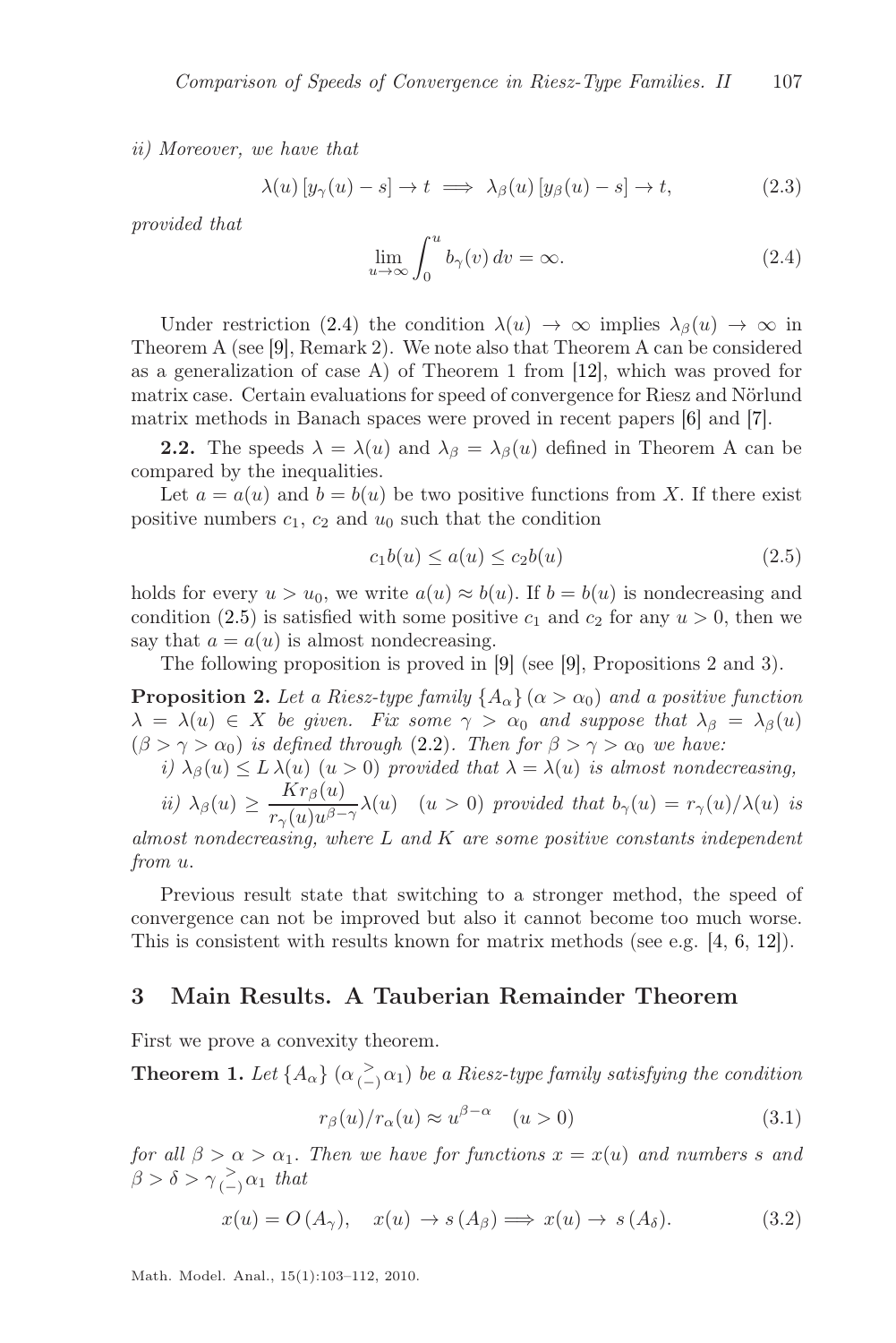*Proof.* Suppose first that  $\gamma > \alpha_1$ . Without a loss of generality we may take  $\beta = \gamma + 1$  and  $s = 0$ . Suppose that

<span id="page-5-0"></span>
$$
y_{\gamma+1}(u) \to 0 \text{ as } u \to \infty, \quad y_{\gamma}(u) = O(1) \tag{3.3}
$$

for a function  $x = x(u)$  and some value  $\gamma$  of the parameter, and show that

<span id="page-5-2"></span><span id="page-5-1"></span>
$$
y_{\delta}(u) \to 0 \text{ as } u \to \infty \tag{3.4}
$$

for any  $\delta$  such that  $\gamma < \delta < \gamma + 1$ . By relation [\(1.3\)](#page-2-2) we have that

$$
y_{\delta}(u) = \frac{M_{\gamma,\delta}}{r_{\delta}(u)} \int_0^u (u-v)^{\delta-\gamma-1} r_{\gamma}(v) y_{\gamma}(v) dv \qquad (u>0).
$$

Choose some  $\theta \in (1/2; 1)$  and divide  $y_{\delta}(u)$  into two parts:

$$
y_{\delta}(u) = \frac{M_{\gamma,\delta}}{r_{\delta}(u)} \int_0^{\theta u} (u-v)^{\delta-\gamma-1} r_{\gamma}(v) y_{\gamma}(v) dv
$$
  
+ 
$$
\frac{M_{\gamma,\delta}}{r_{\delta}(u)} \int_{\theta u}^u (u-v)^{\delta-\gamma-1} r_{\gamma}(v) y_{\gamma}(v) dv = I_1(u,\theta) + I_2(u,\theta).
$$
 (3.5)

Thus we have the equality  $y_\delta(u) = I_1(u, \theta) + I_2(u, \theta)$ . Note that  $I_1(u, \theta)$  and  $I_2(u, \theta)$  depend also on  $\gamma$ ,  $\delta$ . Integrating by parts, we get for  $I_1(u, \theta)$  the following form:

$$
I_1(u,\theta) = \frac{M_{\gamma,\delta}}{r_{\delta}(u)} \Big( (u-v)^{\delta-\gamma-1} \int_0^v r_{\gamma}(t) y_{\gamma}(t) dt \Big) \Big|_0^{\theta u}
$$
  
+ 
$$
\frac{M_{\gamma,\delta}}{r_{\delta}(u)} \int_0^{\theta u} \Big[ (\delta-\gamma-1)(u-v)^{\delta-\gamma-2} \int_0^v r_{\gamma}(t) y_{\gamma}(t) dt \Big] dv = I'_1(u,\theta) + I''_1(u,\theta),
$$

where

$$
I'_1(u,\theta) = \frac{M_{\gamma,\delta}}{r_{\delta}(u)}((u-v)^{\delta-\gamma-1}\int_0^v r_{\gamma}(t)y_{\gamma}(t)dt)\Big|_0^{\theta u} = \frac{M_{\gamma,\delta}}{r_{\delta}(u)}(u-\theta u)^{\delta-\gamma-1}
$$

$$
\times \int_0^{\theta u} r_{\gamma}(t)y_{\gamma}(t)dt = \frac{M_{\gamma,\delta}}{M_{\gamma,\gamma+1}}\frac{(u-\theta u)^{\delta-\gamma-1}}{r_{\delta}(u)}r_{\gamma+1}(\theta u)y_{\gamma+1}(\theta u)
$$

and

$$
I_1''(u,\theta) = \frac{M_{\gamma,\delta}}{r_{\delta}(u)} \int_0^{\theta u} \left[ (\delta - \gamma - 1)(u - v)^{\delta - \gamma - 2} \int_0^v r_{\gamma}(t) y_{\gamma}(t) dt \right] dv
$$
  
= 
$$
\frac{M_{\gamma,\delta}}{M_{\gamma,\gamma+1}} \frac{1}{r_{\delta}(u)} \int_0^{\theta u} (\delta - \gamma - 1)(u - v)^{\delta - \gamma - 2} r_{\gamma+1}(v) y_{\gamma+1}(v) dv.
$$

Using conditions  $(3.1)$  and  $(3.3)$  we get

$$
I'_1(u, \theta) = O(1) \frac{(u - \theta u)^{\delta - \gamma - 1}}{r_{\delta}(u)} r_{\gamma + 1}(u) y_{\gamma + 1}(u) = O(1) u^{\gamma + 1 - \delta} u^{\delta - \gamma - 1}
$$
  
 
$$
\times (1 - \theta)^{\delta - \gamma - 1} y_{\gamma + 1}(u) = o(1)(1 - \theta)^{\delta - \gamma - 1} = o_{\theta}(1) \text{ as } u \to \infty.
$$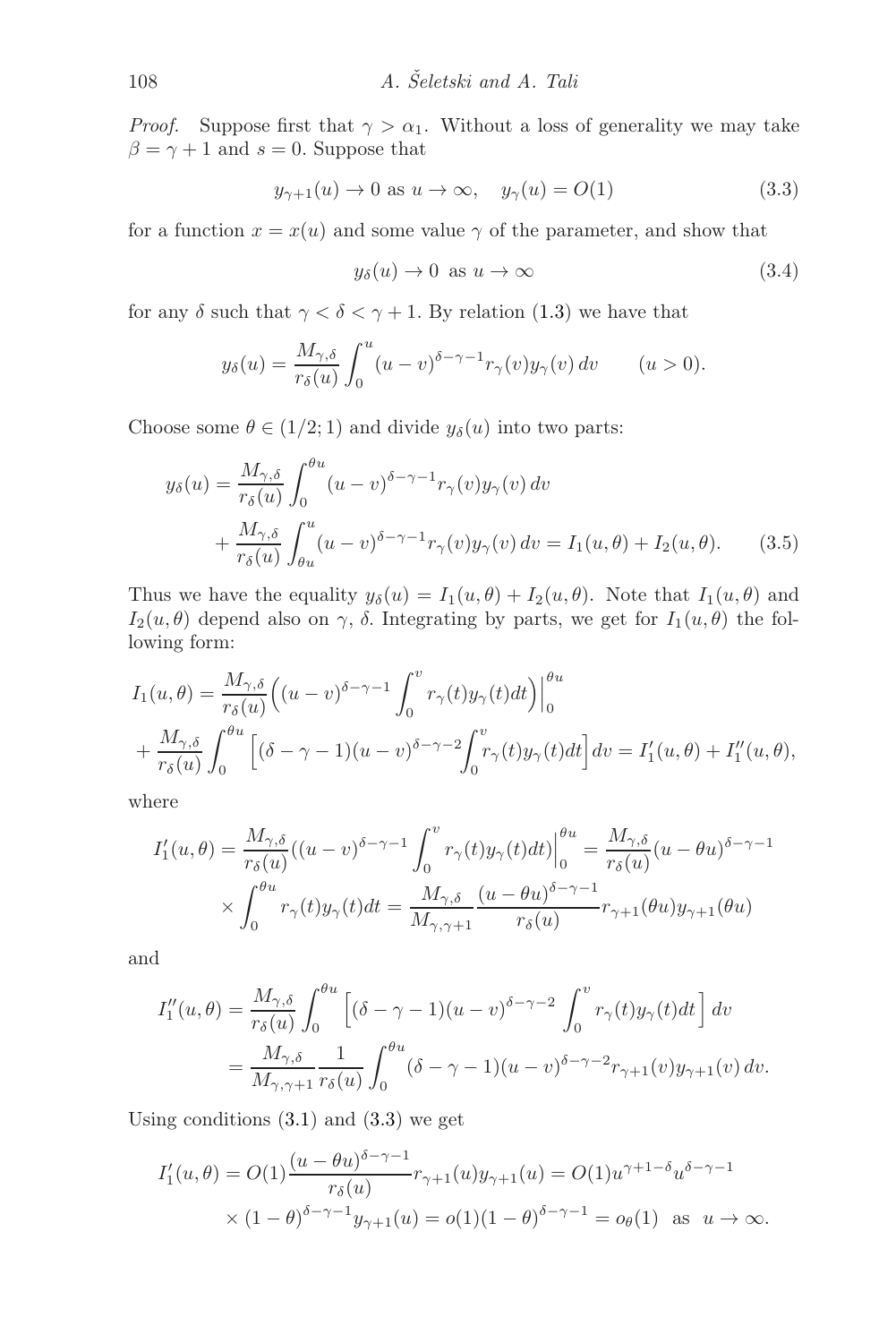Thus we have  $I'_1(u, \theta) = o_\theta(1)$  as  $u \to \infty$ . Let us show that also  $I''_1(u, \theta) = o_\theta(1)$ as  $u \to \infty$ . Denoting

$$
c'_{\gamma,\delta}(u,v) = \begin{cases} \frac{1}{r_{\delta}(u)} (u-v)^{\delta-\gamma-2} r_{\gamma+1}(v), & \text{if } 0 \le v \le \theta u, \\ 0, & \text{if } v > \theta u, \end{cases}
$$

we will show that the integral transformation defined by  $c'_{\gamma,\delta}(u,v)$  is a  $c_0 \to c_0$ type transformation. We use Theorem 6 from [\[3\]](#page-9-11) which gives the sufficient conditions for the regularity of integral methods. Let us prove first that

$$
\int_0^{v_0} c'_{\gamma,\delta}(u,v) dv = o_{\theta}(1) \text{ as } u \to \infty,
$$

assuming that  $v_0$  is a fixed positive number and  $v < v_0 < \theta u$ . We get:

$$
\int_0^{v_0} c'_{\gamma,\delta}(u,v) dv = \frac{1}{r_{\delta}(u)} \int_0^{v_0} (u-v)^{\delta-\gamma-2} r_{\gamma+1}(v) dv \le \frac{r_{\gamma+1}(u)}{r_{\delta}(u)}
$$
  
 
$$
\times \int_0^{v_0} (u-v)^{\delta-\gamma-2} dv = O(1) u^{\gamma+1-\delta} (u-v)^{\delta-\gamma-1} \Big|_0^{v_0}
$$
  
=  $O(1) \Big[ u^{\gamma+1-\delta} (u-v_0)^{\delta-\gamma-1} - 1 \Big]$   
=  $O(1) \Big[ (1 - \frac{v_0}{u})^{\delta-\gamma-1} - 1 \Big] = o_{\theta}(1)$  as  $u \to \infty$ .

Following Theorem 6 from [\[3\]](#page-9-11) it remains to show that the condition

$$
\int_0^{\theta u} c'_{\gamma,\delta}(u,v) dv = O_{\theta}(1) \qquad (u > 0)
$$

is also fulfilled. With the help of [\(3.1\)](#page-4-2) we get:

$$
\int_0^{\theta u} \frac{r_{\gamma+1}(v)}{r_{\delta}(u)} (u-v)^{\delta-\gamma-2} dv \le \frac{r_{\gamma+1}(u)}{r_{\delta}(u)} \int_0^{\theta u} (u-v)^{\delta-\gamma-2} dv
$$
  
=  $O(1)u^{\gamma+1-\delta}(u-\theta u)^{\delta-\gamma-1} = O(\theta).$ 

Thus we have shown that the integral transformation defined by  $c'_{\gamma,\delta}(u,v)$  is of type  $c_0 \to c_0$  for every  $\theta \in (1/2, 1)$ , and therefore condition  $I''_1(u, \theta) = o_\theta(1)$  is satisfied. By the obtained relations we have that

<span id="page-6-1"></span>
$$
I_1(u, \theta) = I'_1(u, \theta) + I''_1(u, \theta) = o_{\theta}(1) \quad \text{as } u \to \infty.
$$
 (3.6)

Next we evaluate the quantity  $I_2(u, \theta)$  using relations [\(3.1\)](#page-4-2) and [\(3.3\)](#page-5-0):

$$
I_2(u, \theta) = O(1) \int_{\theta u}^{u} (u - v)^{\delta - \gamma - 1} \frac{r_{\gamma + 1}(v)}{vr_{\delta}(u)} dv = O(1) \frac{r_{\gamma + 1}(u)}{r_{\delta}(u)\theta u} \times \int_{\theta u}^{u} (u - v)^{\delta - \gamma - 1} dv = O(1) u^{\gamma - \delta} (u - v)^{\delta - \gamma} \Big|_{u}^{u} = O(1) (1 - \theta)^{\delta - \gamma}.
$$

So we have the estimate

<span id="page-6-0"></span>
$$
I_2(u, \theta) = O(1)(1 - \theta)^{\delta - \gamma}.
$$
 (3.7)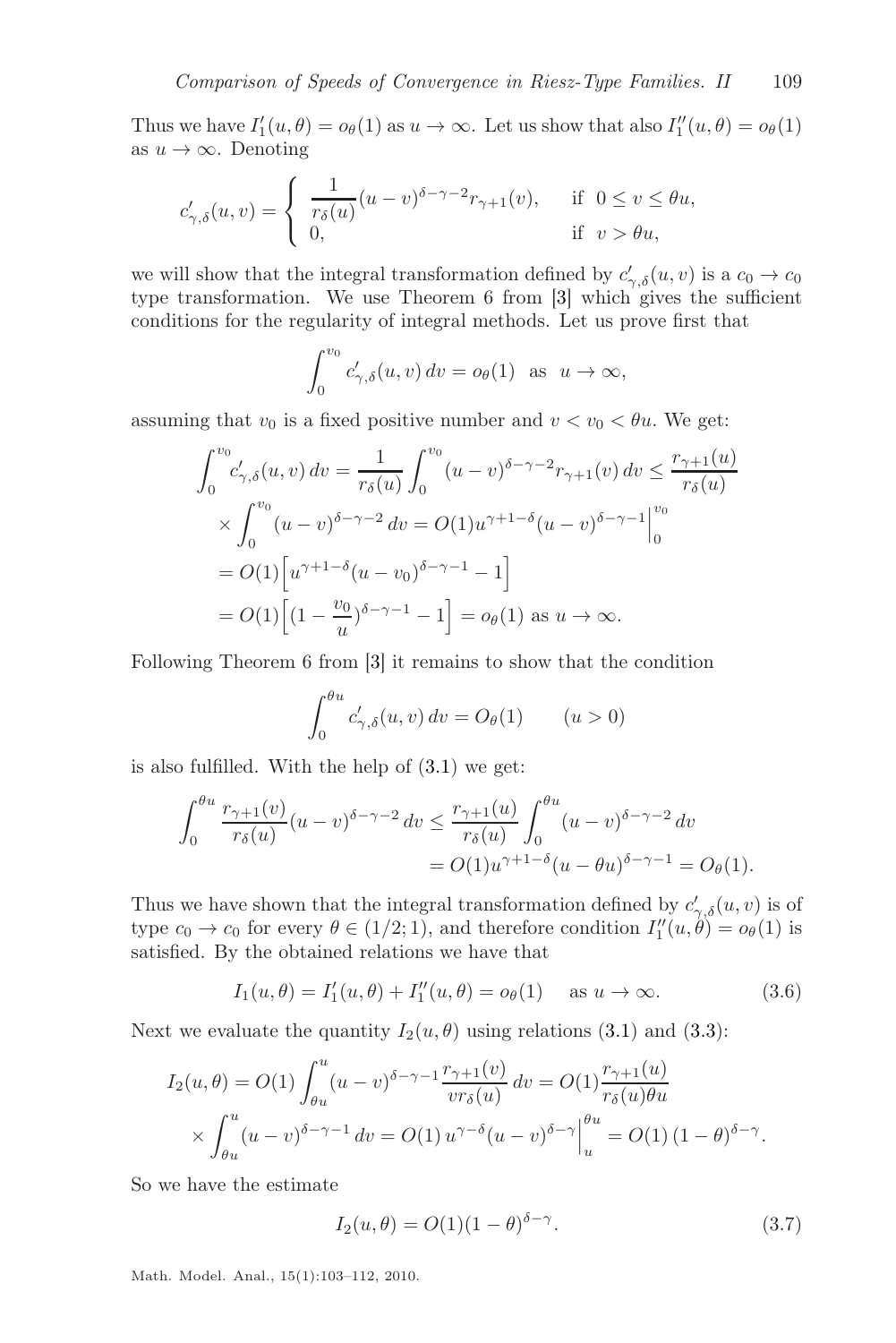Now we are able to complete our proof showing that [\(3.4\)](#page-5-1) is true for every  $\gamma < \delta < \gamma + 1$ . We choose  $\varepsilon > 0$  and afterwards  $\theta_{\varepsilon} \in (1/2, 1)$  so, that

$$
I_2(u, \theta_{\varepsilon}) = O(1)(1 - \theta_{\varepsilon})^{\delta - \gamma} < \frac{\varepsilon}{2}
$$
 for any  $u > 0$ 

(see [\(3.7\)](#page-6-0)). Next we choose  $U = U_{\theta_{\varepsilon}}$  so, that  $|I_1(u, \theta_{\varepsilon})| < \varepsilon/2$  for all  $u > U$ (see [\(3.6\)](#page-6-1)). It follows from [\(3.5\)](#page-5-2) that  $|y_\delta(u)| < \varepsilon$  when  $u > U$ , i.e., [\(3.4\)](#page-5-1) holds. Thus we have shown that implication [\(3.2\)](#page-4-3) is true for all  $\beta > \delta > \gamma > \alpha_1$ .

If  $\gamma = \alpha_1$ , then we choose some  $\gamma < \gamma_1 < \delta$  and get that  $x(u) = O(A_{\gamma})$ implies  $x(u) = O(A_{\gamma_1})$ . To finish the proof, it remains to apply implication [\(3.2\)](#page-4-3), already proved, with  $\gamma_1$  instead of  $\gamma$ . □

<span id="page-7-1"></span>Note that Theorem [1](#page-4-4) was formulated (but not proved) in [\[13\]](#page-9-5) as Proposition 4 with a hint on analogy with matrix case (see  $[10, 11]$  $[10, 11]$ ). The following Tauberian remainder theorem extends Theorem A.

**Theorem 2.** Let  $\{A_{\alpha}\}\ (\alpha > \alpha_0)$  be a Riesz-type family. Let some positive *function*  $\lambda = \lambda(u) \rightarrow \infty$  (*as*  $u \rightarrow \infty$ ) *from* X *and some number*  $\gamma > \alpha_0$ *such that*  $r_{\gamma}(u)/\lambda(u) \in X$  *be given. Suppose that*  $b_{\beta}(u)$  *and*  $\lambda_{\beta}(u)$  *are defined through* [\(2.2\)](#page-3-1)*. Suppose also that the following condition*

<span id="page-7-2"></span><span id="page-7-0"></span>
$$
b_{\beta}(u)/b_{\alpha}(u) \approx u^{\beta-\alpha} \quad (u>0)
$$
\n(3.8)

*is satisfied for any*  $\beta > \alpha > \gamma$ . Then we have for functions  $x = x(u)$  and *numbers s* and  $\beta > \delta > \gamma$  *that* 

$$
\lambda(u)[y_{\gamma}(u) - s] = O(1), \ \lambda_{\beta}(u)[y_{\beta}(u) - s] \to t \implies \lambda_{\delta}(u)[y_{\delta}(u) - s] \to t. \tag{3.9}
$$

*Proof.* We set  $\alpha_1 = \gamma$  and construct another family  $\{B_\alpha\}$  ( $\alpha \geq \gamma$ ) on the base of relations [\(2.2\)](#page-3-1). Namely, we define the methods  $B_{\alpha}$  by the transformations of a function  $y = y(u) \in X$  into  $\eta_{\alpha} = \eta_{\alpha}(u)$  with

$$
\eta_{\alpha}(u) = \frac{M_{\gamma,\alpha}}{b_{\alpha}(u)} \int_0^u (u-v)^{\beta-\gamma-1} b_{\gamma}(v) y(v) \, dv \quad (\alpha > \gamma)
$$

and  $\eta_{\gamma}(u) = y(u)$ , i.e.,  $B_{\gamma} = I$ . The family  $\{B_{\alpha}\}(\alpha \geq \gamma)$  is a Riesz-type family (see Example [3\)](#page-3-2) satisfying the presumptions of Theorem [1.](#page-4-4) Let us apply methods  $B_{\alpha}$  to  $y = \lambda(u) [y_{\gamma}(u) - s]$  and realize that  $B_{\alpha}y = \eta_{\alpha}(u) =$  $\lambda_{\alpha}(u) [y_{\alpha}(u) - s]$  for any  $\alpha > \gamma$ . Thus, implication [\(3.9\)](#page-7-0) holds by Theorem [1](#page-4-4) for any  $\beta > \delta > \gamma$  as [\(3.2\)](#page-4-3) in the form

$$
y(u) = O(B_{\gamma}), \quad y(u) \to t(B_{\beta}) \implies y(u) \to t(B_{\delta}).
$$

⊓⊔

An analogous Tauberian remainder theorem for "matrix case" was proved in [\[12\]](#page-9-4) as Theorem [2.](#page-7-1) Some Tauberian remainder theorems for Nörlund and Riesz matrix methods in Banach spaces were proved recently in [\[6\]](#page-9-9) and [\[7\]](#page-9-10). Some estimates for speeds in a Riesz-type family (weaker than here) can be found also in [\[8\]](#page-9-3).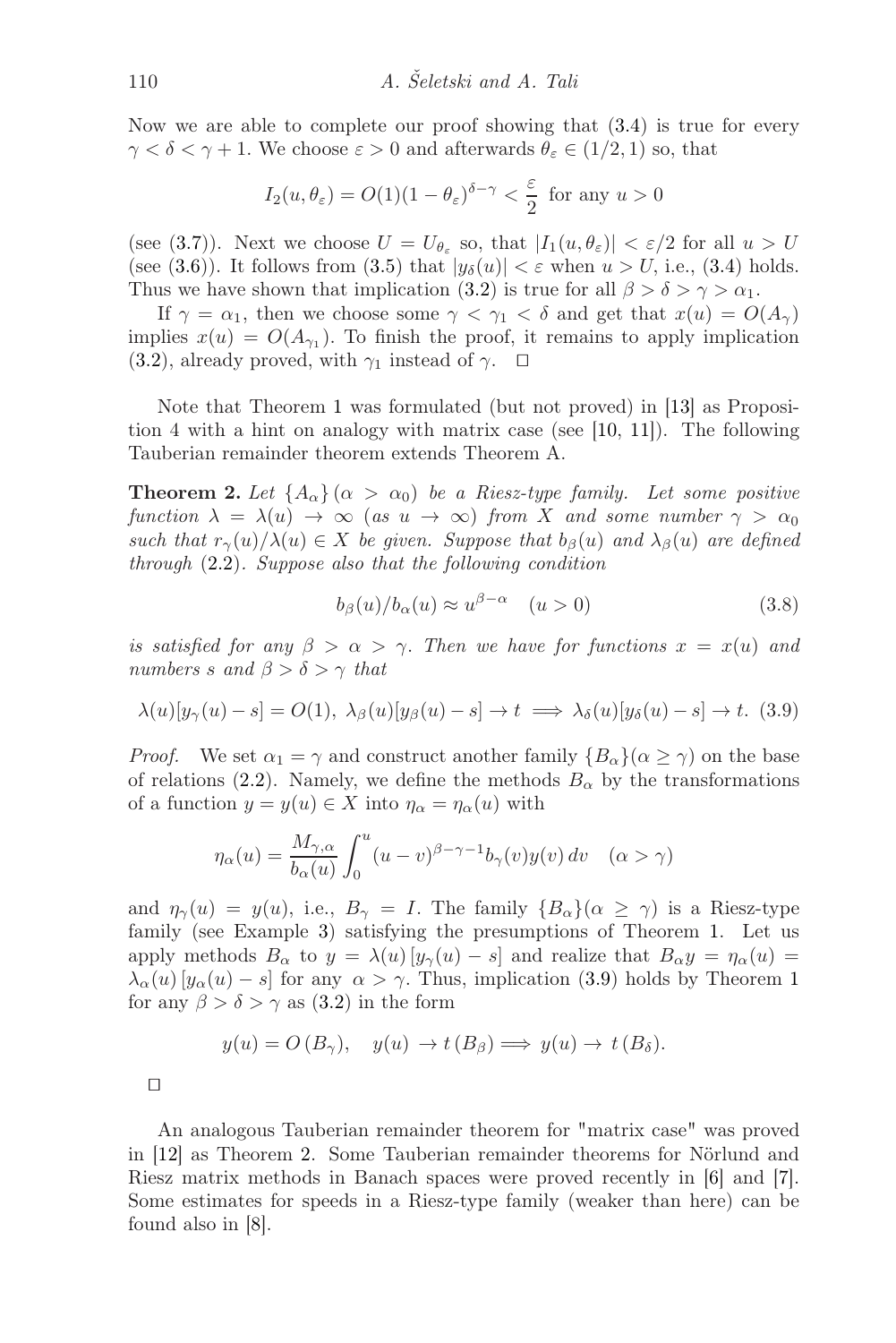### 4 Examples on Comparison of Speeds of Convergence

Here we give some numerical examples on application of Theorem [2](#page-7-1) for comparison of speeds of convergence in special Riesz-type families. More precisely, we extend Examples 5, 7 and 9 from [\[9\]](#page-9-0), where Theorem A was applied. In mentioned examples comparative evaluations  $(2.1)$  and  $(2.3)$  for speeds of any two methods  $A_{\gamma}$  and  $A_{\beta}$  in Riesz-type families  $\{A_{\alpha}\}\$ are presented. Here we improve these results, comparing any three methods  $A_{\gamma}$ ,  $A_{\beta}$  and  $A_{\delta}$  with the help of implication  $(3.9)$ .

*Example 4.* We consider the Riesz methods  $A_{\alpha} = (R, \alpha)$  ( $\alpha > 0$ ). Choose the speed of convergence  $\lambda(u) = (u+1)^\rho$   $(\rho > 0)$  and fix some number  $\gamma > 0$ . Suppose that  $x = x(u)$  is a function having a given speed of convergence  $\lambda(u)$  with respect to the method  $A_{\gamma} = (R, \gamma)$  and define with the help of formulas [\(2.2\)](#page-3-1) the function  $b_\beta(u)$  and afterwards the speed of convergence  $\lambda_\beta(u)$ of  $x = x(u)$  with respect to the methods  $A_\beta = (R, \beta)$  for  $\beta > \gamma$ . In Example 5 in [\[9\]](#page-9-0) the following estimates for  $b_\beta(u)$  and  $\lambda_\beta(u)$  were proved for any  $\beta > \gamma$  if  $u \to \infty$ :

<span id="page-8-0"></span>
$$
b_{\beta}(u) \sim M_{\gamma,\beta} B(\beta - \gamma, \gamma - \rho + 1) u^{\beta - \rho}/\gamma, \quad \text{if } \rho < \gamma + 1,
$$
 (4.1)

<span id="page-8-1"></span>
$$
b_{\beta}(u) \approx \begin{cases} u^{\beta - \gamma - 1} \log u, & \text{if } \rho = \gamma + 1, \\ u^{\beta - \gamma - 1}, & \text{if } \rho > \gamma + 1, \end{cases}
$$
(4.2)

<span id="page-8-2"></span>
$$
\lambda_{\beta}(u) \sim \frac{\Gamma(\gamma+1)\Gamma(\beta-\rho+1)}{\Gamma(\beta+1)\Gamma(\gamma-\rho+1)} u^{\rho} \sim \frac{\Gamma(\gamma+1)\Gamma(\beta-\rho+1)}{\Gamma(\beta+1)\Gamma(\gamma-\rho+1)} \lambda(u),
$$
  
if  $\rho < \gamma + 1$ , (4.3)

<span id="page-8-3"></span>
$$
\lambda_{\beta}(u) \approx \begin{cases} u^{\rho}/\log u \sim \lambda(u)/\log u, & \text{if } \rho = \gamma + 1, \\ u^{\rho} u^{\gamma - \rho + 1} \sim \lambda(u) u^{\gamma - \rho + 1}, & \text{if } \rho > \gamma + 1. \end{cases}
$$
(4.4)

Estimates [\(4.1\)](#page-8-0)–[\(4.2\)](#page-8-1) show that condition [\(3.8\)](#page-7-2) is satisfied for all  $\beta > \alpha > \gamma$ . Thus Theorem [2](#page-7-1) applies, and implication [\(3.9\)](#page-7-0) is true for any  $\beta > \delta > \gamma$  where speeds  $\lambda_{\beta}$  and  $\lambda_{\delta}$  obey evaluates [\(4.3\)](#page-8-2) and [\(4.4\)](#page-8-3).

*Example 5.* Let us consider the Borel-type methods  $A_{\alpha} = (B, \alpha, 1/n!) = (B, \alpha)$  $(\alpha > -1/2)$ . Suppose that  $\lambda(u) = (u+1)^{\rho} e^{u}$ , fix some  $\gamma > -1/2$  and find  $\lambda_{\beta}(u)$ for  $\beta > \gamma$  through [\(2.2\)](#page-3-1) again. In Example 7 in [\[9\]](#page-9-0) for  $\beta > \gamma$  the following estimates were proved:

<span id="page-8-4"></span>
$$
b_{\beta}(u) \approx \begin{cases} u^{\beta-\gamma-1}, & \text{if } \rho > 1, \\ u^{\beta-\gamma-1} \log u, & \text{if } \rho = 1, \\ u^{\beta-\gamma-\rho}, & \text{if } \rho < 1, \end{cases}
$$
 (4.5)

<span id="page-8-5"></span>
$$
\lambda_{\beta}(u) \approx \begin{cases}\n\frac{e^u}{u^{\beta-\gamma-1}} \sim \frac{\lambda(u)}{u^{\beta-\gamma+\rho-1}}, & \text{if } \rho > 1, \\
\frac{e^u}{u^{\beta-\gamma-1}\log u} \sim \frac{\lambda(u)}{u^{\beta-\gamma}\log u}, & \text{if } \rho = 1, \\
\frac{e^u}{u^{\beta-\gamma-\rho}} \sim \frac{\lambda(u)}{u^{\beta-\gamma}}, & \text{if } \rho < 1.\n\end{cases} (4.6)
$$